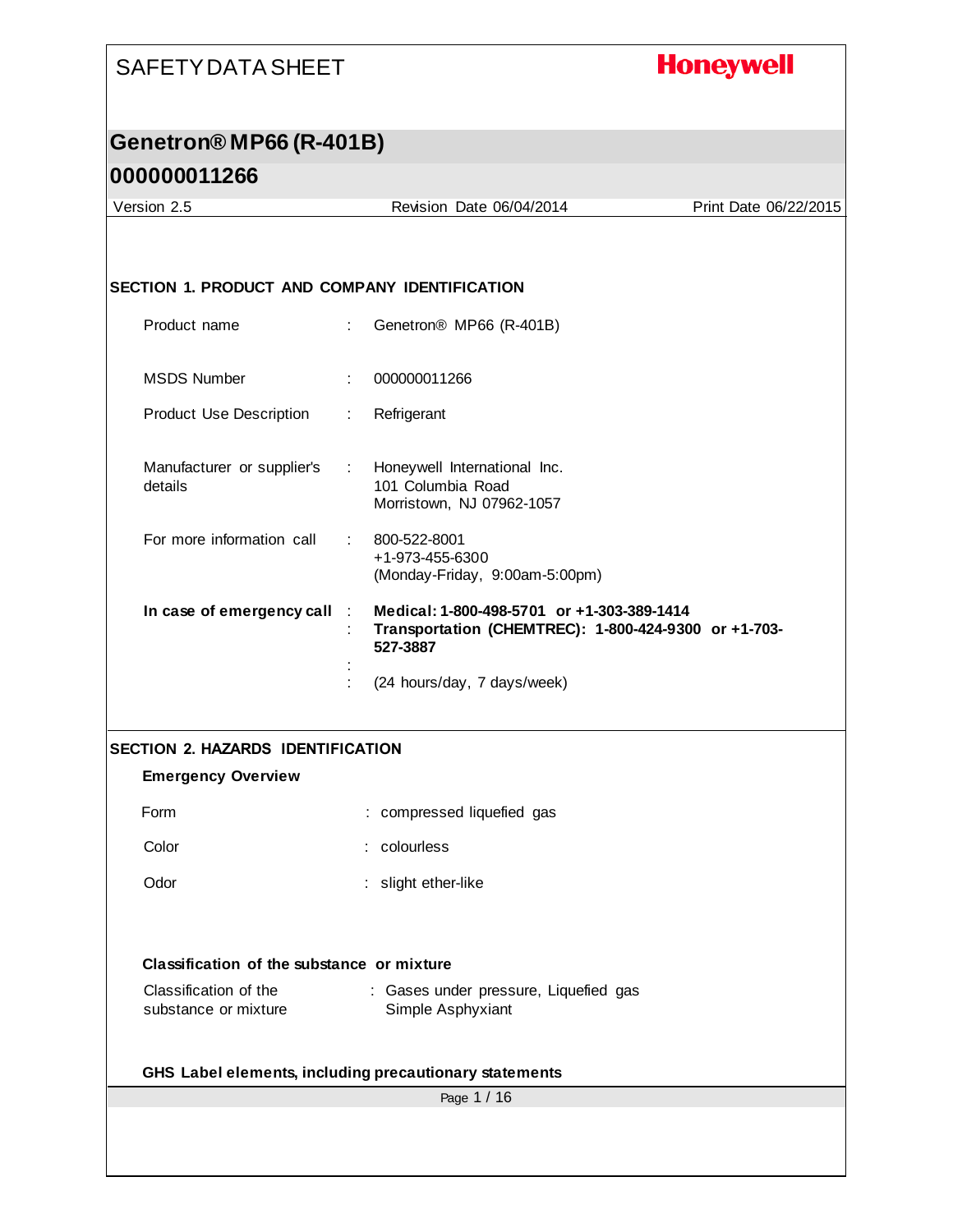| <b>SAFETY DATA SHEET</b>                                                                                                                                                     |                                                                                                           |           | <b>Honeywell</b>      |
|------------------------------------------------------------------------------------------------------------------------------------------------------------------------------|-----------------------------------------------------------------------------------------------------------|-----------|-----------------------|
| Genetron® MP66 (R-401B)                                                                                                                                                      |                                                                                                           |           |                       |
| 000000011266                                                                                                                                                                 |                                                                                                           |           |                       |
| Version 2.5                                                                                                                                                                  | Revision Date 06/04/2014                                                                                  |           | Print Date 06/22/2015 |
|                                                                                                                                                                              |                                                                                                           |           |                       |
| Symbol(s)                                                                                                                                                                    |                                                                                                           |           |                       |
| Signal word                                                                                                                                                                  | : Warning                                                                                                 |           |                       |
| Hazard statements                                                                                                                                                            | : Contains gas under pressure; may explode if heated.<br>May displace oxygen and cause rapid suffocation. |           |                       |
| Precautionary statements                                                                                                                                                     | : Storage:<br>Protect from sunlight. Store in a well-ventilated place.                                    |           |                       |
| Hazards not otherwise<br>classified                                                                                                                                          | : May cause frostbite.<br>May cause cardiac arrhythmia.<br>May cause eye and skin irritation.             |           |                       |
| Carcinogenicity<br>No component of this product present at levels greater than or equal to 0.1% is identified as a known<br>or anticipated carcinogen by NTP, IARC, or OSHA. |                                                                                                           |           |                       |
| <b>SECTION 3. COMPOSITION/INFORMATION ON INGREDIENTS</b>                                                                                                                     |                                                                                                           |           |                       |
| Chemical nature                                                                                                                                                              | : Mixture                                                                                                 |           |                       |
| <b>Chemical Name</b>                                                                                                                                                         |                                                                                                           | CAS-No.   | Concentration         |
| Chlorodifluoromethane                                                                                                                                                        |                                                                                                           | 75-45-6   | 60.50 - 62.50 %       |
| 1-Chloro-1,2,2,2-tetrafluoroethane                                                                                                                                           |                                                                                                           | 2837-89-0 | $9.50 - 11.50 %$      |
| 1,1-Difluoroethane                                                                                                                                                           |                                                                                                           | 75-37-6   | 27.00 - 28.00 %       |
| <b>SECTION 4. FIRST AID MEASURES</b>                                                                                                                                         |                                                                                                           |           |                       |
|                                                                                                                                                                              | Page 2 / 16                                                                                               |           |                       |
|                                                                                                                                                                              |                                                                                                           |           |                       |
|                                                                                                                                                                              |                                                                                                           |           |                       |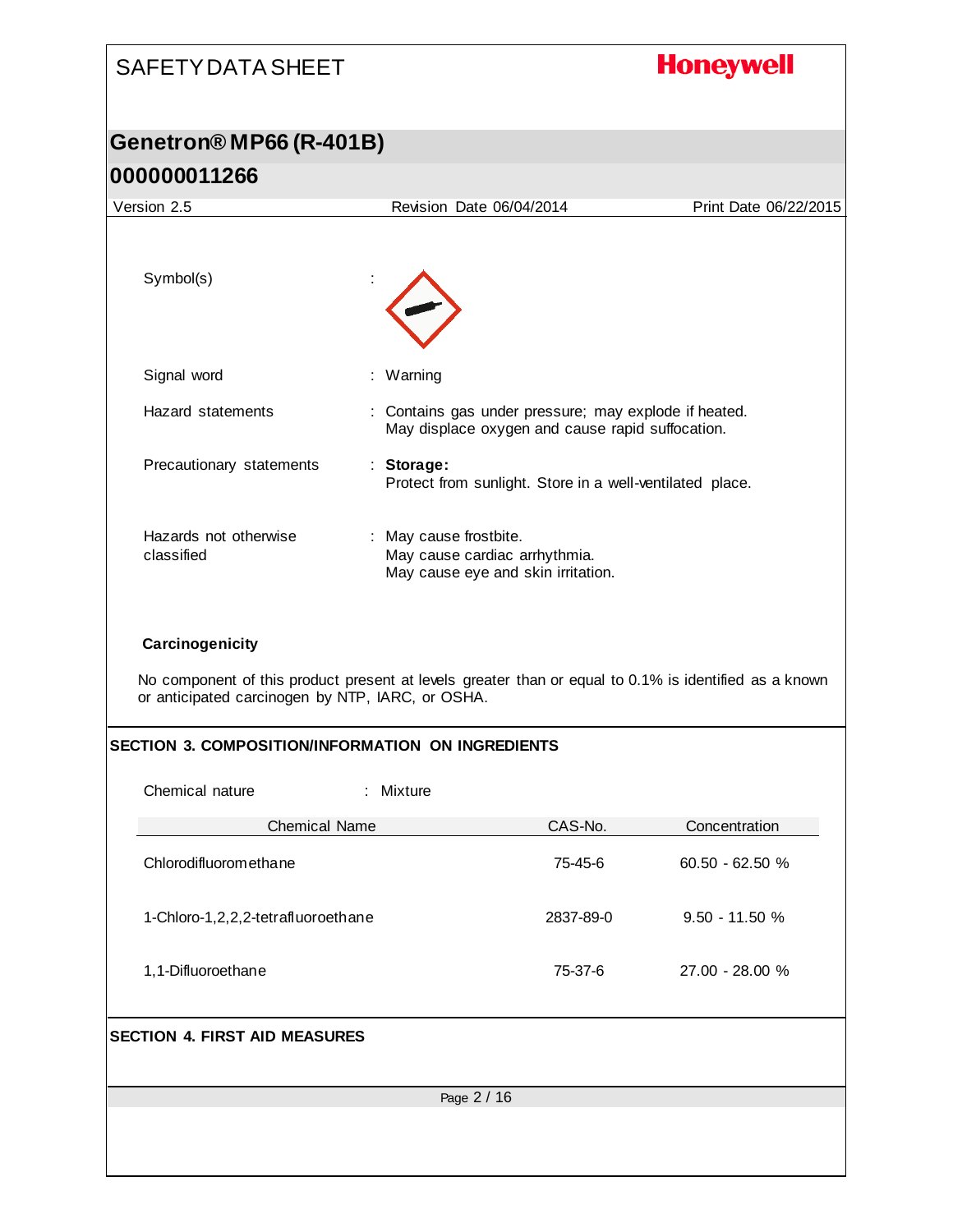**Honeywell** 

### **Genetron® MP66 (R-401B) 000000011266**

| Version 2.5                             | Revision Date 06/04/2014                                                                                                                                                                                                                                                                                                                         | Print Date 06/22/2015 |
|-----------------------------------------|--------------------------------------------------------------------------------------------------------------------------------------------------------------------------------------------------------------------------------------------------------------------------------------------------------------------------------------------------|-----------------------|
|                                         |                                                                                                                                                                                                                                                                                                                                                  |                       |
| Inhalation                              | Move to fresh air. If breathing is irregular or stopped,<br>administer artificial respiration. Use oxygen as required,<br>provided a qualified operator is present. Call a physician. Do<br>not give drugs from adrenaline-ephedrine group.                                                                                                      |                       |
| Skin contact                            | After contact with skin, wash immediately with plenty of water.<br>If there is evidence of frostbite, bathe (do not rub) with<br>lukewarm (not hot) water. If water is not available, cover with a<br>clean, soft cloth or similar covering. If symptoms persist, call a<br>physician.                                                           |                       |
| Eye contact                             | Rinse immediately with plenty of water, also under the eyelids,<br>for at least 15 minutes. In case of frostbite water should be<br>lukewarm, not hot. If symptoms persist, call a physician.                                                                                                                                                    |                       |
| Ingestion                               | Unlikely route of exposure. As this product is a gas, refer to the<br>inhalation section. Do not induce vomiting without medical<br>advice. Call a physician immediately.                                                                                                                                                                        |                       |
| Notes to physician                      |                                                                                                                                                                                                                                                                                                                                                  |                       |
| Treatment                               | Because of the possible disturbances of cardiac rhythm,<br>catecholamine drugs, such as epinephrine, should be used<br>with special caution and only in situations of emergency life<br>support. Treatment of overexposure should be directed at the<br>control of symptoms and the clinical conditions. Treat frost-<br>bitten areas as needed. |                       |
| <b>SECTION 5. FIREFIGHTING MEASURES</b> |                                                                                                                                                                                                                                                                                                                                                  |                       |
| Suitable extinguishing media            | The product is not flammable.<br><b>ASHRAE 34</b><br>Use water spray, alcohol-resistant foam, dry chemical or<br>carbon dioxide.<br>Use extinguishing measures that are appropriate to local<br>circumstances and the surrounding environment.                                                                                                   |                       |
| Specific hazards during<br>firefighting | Contents under pressure.<br>This product is not flammable at ambient temperatures and<br>atmospheric pressure.<br>However, this material can ignite when mixed with air under<br>pressure and exposed to strong ignition sources.                                                                                                                |                       |
|                                         | Page 3 / 16                                                                                                                                                                                                                                                                                                                                      |                       |
|                                         |                                                                                                                                                                                                                                                                                                                                                  |                       |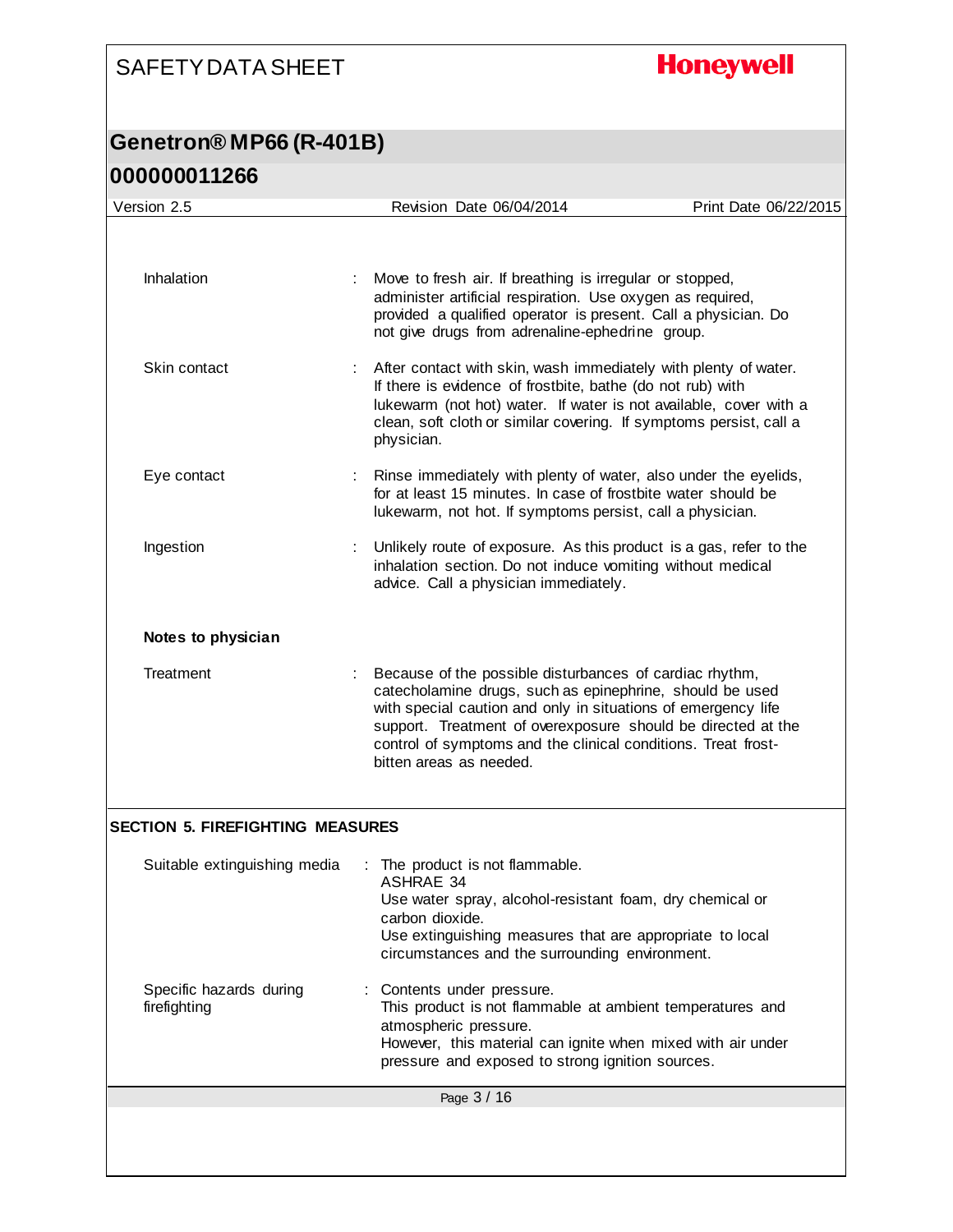## **Honeywell**

## **Genetron® MP66 (R-401B)**

| Version 2.5                                      | Revision Date 06/04/2014                                                                                                                                                                                                                                                                                                                                                                                                                                                                                                                                                                                                                                       | Print Date 06/22/2015 |
|--------------------------------------------------|----------------------------------------------------------------------------------------------------------------------------------------------------------------------------------------------------------------------------------------------------------------------------------------------------------------------------------------------------------------------------------------------------------------------------------------------------------------------------------------------------------------------------------------------------------------------------------------------------------------------------------------------------------------|-----------------------|
|                                                  | Container may rupture on heating.<br>Cool closed containers exposed to fire with water spray.<br>Do not allow run-off from fire fighting to enter drains or water<br>courses.<br>Vapours are heavier than air and can cause suffocation by<br>reducing oxygen available for breathing.<br>In case of fire hazardous decomposition products may be<br>produced such as:<br>Gaseous hydrogen chloride (HCI).<br>Hydrogen fluoride<br>Carbon monoxide<br>Carbon dioxide (CO2)<br>Carbonyl halides                                                                                                                                                                 |                       |
| Special protective equipment<br>for firefighters | : In the event of fire and/or explosion do not breathe fumes.<br>Wear full protective clothing and self-contained breathing<br>apparatus.<br>No unprotected exposed skin areas.                                                                                                                                                                                                                                                                                                                                                                                                                                                                                |                       |
| <b>SECTION 6. ACCIDENTAL RELEASE MEASURES</b>    |                                                                                                                                                                                                                                                                                                                                                                                                                                                                                                                                                                                                                                                                |                       |
| Personal precautions                             | Immediately evacuate personnel to safe areas.<br>Keep people away from and upwind of spill/leak.<br>Wear personal protective equipment. Unprotected persons<br>must be kept away.<br>Remove all sources of ignition.<br>Avoid skin contact with leaking liquid (danger of frostbite).<br>Ventilate the area.<br>After release, disperses into the air.<br>Vapours are heavier than air and can cause suffocation by<br>reducing oxygen available for breathing.<br>Avoid accumulation of vapours in low areas.<br>Unprotected personnel should not return until air has been<br>tested and determined safe.<br>Ensure that the oxygen content is $>= 19.5\%$ . |                       |
| Environmental precautions<br>÷                   | Prevent further leakage or spillage if safe to do so.<br>The product evapourates readily.                                                                                                                                                                                                                                                                                                                                                                                                                                                                                                                                                                      |                       |
| Methods for cleaning up                          | Ventilate the area.                                                                                                                                                                                                                                                                                                                                                                                                                                                                                                                                                                                                                                            |                       |
|                                                  | Page 4 / 16                                                                                                                                                                                                                                                                                                                                                                                                                                                                                                                                                                                                                                                    |                       |
|                                                  |                                                                                                                                                                                                                                                                                                                                                                                                                                                                                                                                                                                                                                                                |                       |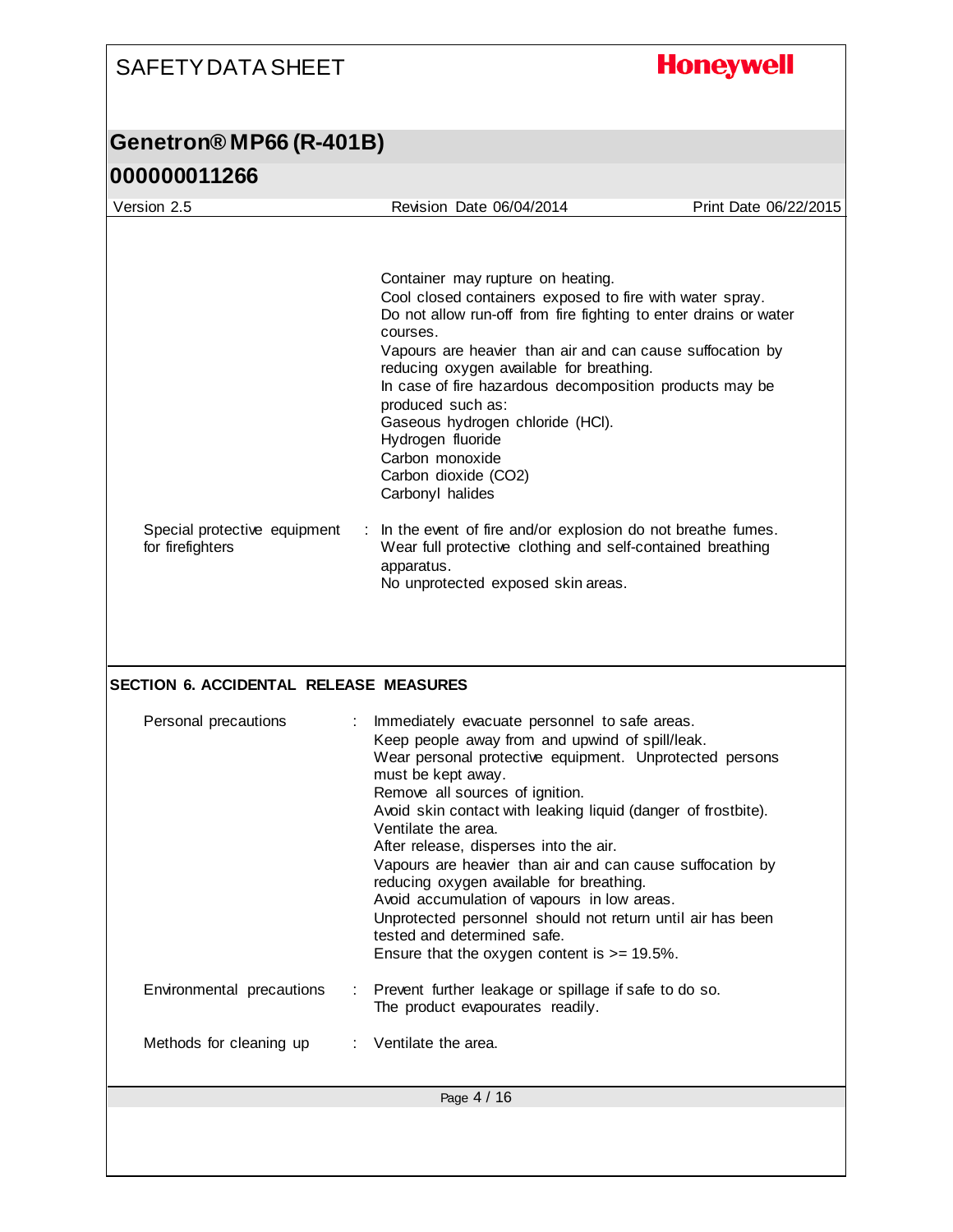### **Honeywell** SAFETY DATA SHEET **Genetron® MP66 (R-401B) 000000011266** Version 2.5 Revision Date 06/04/2014 Print Date 06/22/2015 **SECTION 7. HANDLING AND STORAGE Handling** Handling : Handle with care. Avoid inhalation of vapour or mist. Do not get in eyes, on skin, or on clothing. Wear personal protective equipment. Pressurized container. Protect from sunlight and do not expose to temperatures exceeding 50 °C. Follow all standard safety precautions for handling and use of compressed gas cylinders. Use authorized cylinders only. Protect cylinders from physical damage. Do not puncture or drop cylinders, expose them to open flame or excessive heat. Do not pierce or burn, even after use. Do not spray on a naked flame or any incandescent material. Do not remove screw cap until immediately ready for use. Always replace cap after use. Advice on protection : The product is not flammable. against fire and explosion Can form a combustible mixture with air at pressures above atmospheric pressure. **Storage** Requirements for storage : Pressurized container: protect from sunlight and do not expose areas and containers to temperatures exceeding 50 °C. Do not pierce or burn, even after use. Keep containers tightly closed in a dry, cool and well-ventilated place. Storage rooms must be properly ventilated. Ensure adequate ventilation, especially in confined areas. Protect cylinders from physical damage. **SECTION 8. EXPOSURE CONTROLS/PERSONAL PROTECTION** Protective measures : Do not breathe vapour. Avoid contact with skin, eyes and clothing. Ensure that eyewash stations and safety showers are close to Page 5 / 16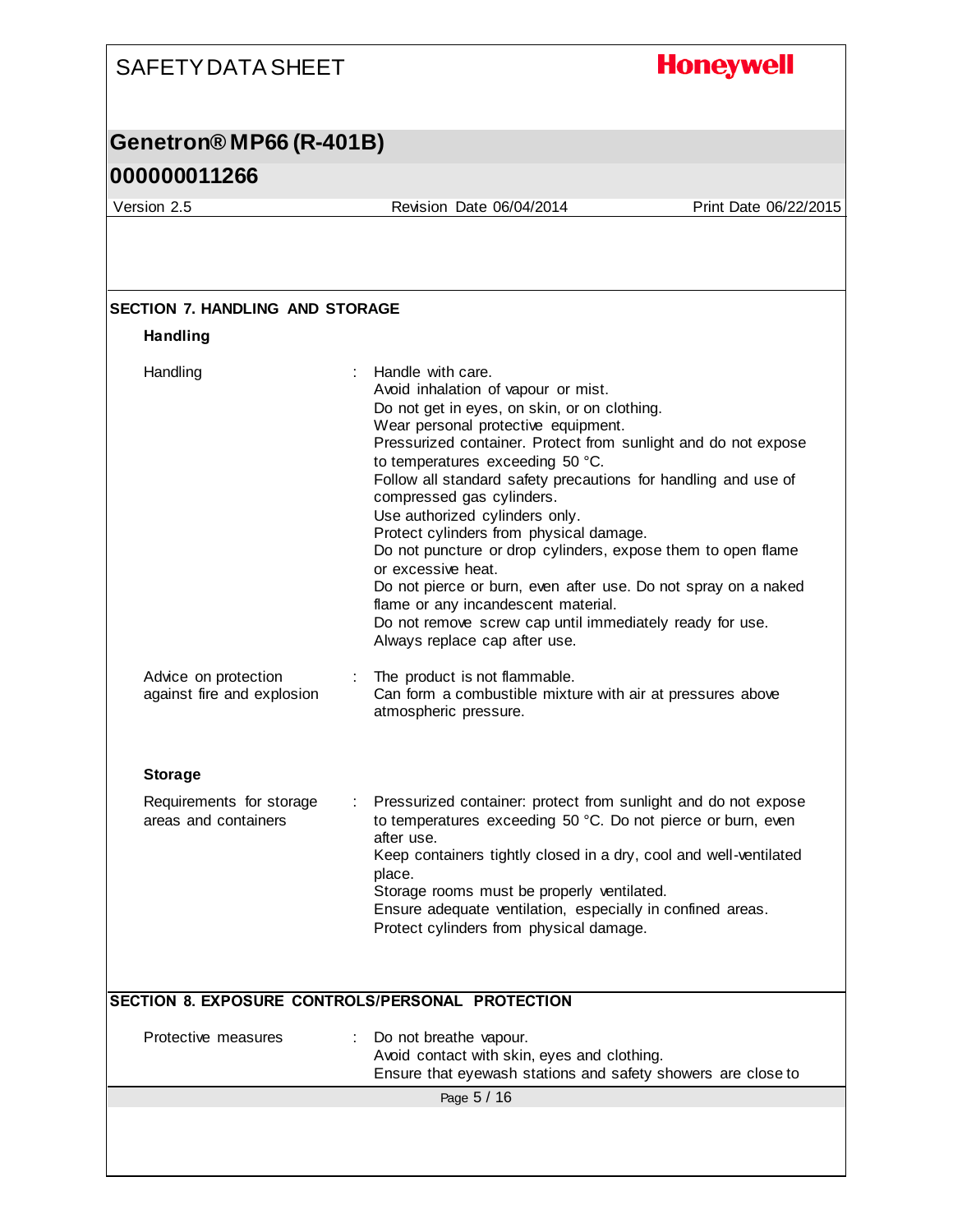## **Honeywell**

## **Genetron® MP66 (R-401B) 000000011266**

| the workstation location.<br>General room ventilation is adequate for storage and handling.<br>Engineering measures<br>Perform filling operations only at stations with exhaust<br>ventilation facilities.<br>Eye protection<br>Wear as appropriate:<br>Safety glasses with side-shields<br>If splashes are likely to occur, wear:<br>Goggles or face shield, giving complete protection to eyes<br>Hand protection<br>Leather gloves<br>In case of contact through splashing:<br>Protective gloves<br>Neoprene gloves<br>Polyvinyl alcohol or nitrile- butyl-rubber gloves<br>Avoid skin contact with leaking liquid (danger of frostbite).<br>Skin and body protection<br>Wear cold insulating gloves/ face shield/ eye protection.<br>Respiratory protection<br>In case of insufficient ventilation wear suitable respiratory<br>equipment.<br>Wear a positive-pressure supplied-air respirator.<br>Vapours are heavier than air and can cause suffocation by<br>reducing oxygen available for breathing.<br>For rescue and maintenance work in storage tanks use self-<br>contained breathing apparatus.<br>Handle in accordance with good industrial hygiene and safety<br>Hygiene measures<br>practice.<br>Ensure adequate ventilation, especially in confined areas.<br>Avoid contact with skin, eyes and clothing.<br>Remove and wash contaminated clothing before re-use.<br>Keep working clothes separately.<br><b>Exposure Guidelines</b><br>Value<br>Components<br>CAS-No.<br>Control<br>Upda<br><b>Basis</b><br>parameters<br>te<br>Chlorodifluoromet<br>75-45-6<br>TWA:<br>$(1,000$ ppm)<br>ACGIH:US. ACGIH<br>2008<br>Threshold Limit<br>time<br>hane<br>weighted<br>Values<br>average<br>Page 6 / 16 | Version 2.5 |  | Revision Date 06/04/2014 | Print Date 06/22/2015 |
|----------------------------------------------------------------------------------------------------------------------------------------------------------------------------------------------------------------------------------------------------------------------------------------------------------------------------------------------------------------------------------------------------------------------------------------------------------------------------------------------------------------------------------------------------------------------------------------------------------------------------------------------------------------------------------------------------------------------------------------------------------------------------------------------------------------------------------------------------------------------------------------------------------------------------------------------------------------------------------------------------------------------------------------------------------------------------------------------------------------------------------------------------------------------------------------------------------------------------------------------------------------------------------------------------------------------------------------------------------------------------------------------------------------------------------------------------------------------------------------------------------------------------------------------------------------------------------------------------------------------------------------------------------------------------------------------------------------------|-------------|--|--------------------------|-----------------------|
|                                                                                                                                                                                                                                                                                                                                                                                                                                                                                                                                                                                                                                                                                                                                                                                                                                                                                                                                                                                                                                                                                                                                                                                                                                                                                                                                                                                                                                                                                                                                                                                                                                                                                                                      |             |  |                          |                       |
|                                                                                                                                                                                                                                                                                                                                                                                                                                                                                                                                                                                                                                                                                                                                                                                                                                                                                                                                                                                                                                                                                                                                                                                                                                                                                                                                                                                                                                                                                                                                                                                                                                                                                                                      |             |  |                          |                       |
|                                                                                                                                                                                                                                                                                                                                                                                                                                                                                                                                                                                                                                                                                                                                                                                                                                                                                                                                                                                                                                                                                                                                                                                                                                                                                                                                                                                                                                                                                                                                                                                                                                                                                                                      |             |  |                          |                       |
|                                                                                                                                                                                                                                                                                                                                                                                                                                                                                                                                                                                                                                                                                                                                                                                                                                                                                                                                                                                                                                                                                                                                                                                                                                                                                                                                                                                                                                                                                                                                                                                                                                                                                                                      |             |  |                          |                       |
|                                                                                                                                                                                                                                                                                                                                                                                                                                                                                                                                                                                                                                                                                                                                                                                                                                                                                                                                                                                                                                                                                                                                                                                                                                                                                                                                                                                                                                                                                                                                                                                                                                                                                                                      |             |  |                          |                       |
|                                                                                                                                                                                                                                                                                                                                                                                                                                                                                                                                                                                                                                                                                                                                                                                                                                                                                                                                                                                                                                                                                                                                                                                                                                                                                                                                                                                                                                                                                                                                                                                                                                                                                                                      |             |  |                          |                       |
|                                                                                                                                                                                                                                                                                                                                                                                                                                                                                                                                                                                                                                                                                                                                                                                                                                                                                                                                                                                                                                                                                                                                                                                                                                                                                                                                                                                                                                                                                                                                                                                                                                                                                                                      |             |  |                          |                       |
|                                                                                                                                                                                                                                                                                                                                                                                                                                                                                                                                                                                                                                                                                                                                                                                                                                                                                                                                                                                                                                                                                                                                                                                                                                                                                                                                                                                                                                                                                                                                                                                                                                                                                                                      |             |  |                          |                       |
|                                                                                                                                                                                                                                                                                                                                                                                                                                                                                                                                                                                                                                                                                                                                                                                                                                                                                                                                                                                                                                                                                                                                                                                                                                                                                                                                                                                                                                                                                                                                                                                                                                                                                                                      |             |  |                          |                       |
|                                                                                                                                                                                                                                                                                                                                                                                                                                                                                                                                                                                                                                                                                                                                                                                                                                                                                                                                                                                                                                                                                                                                                                                                                                                                                                                                                                                                                                                                                                                                                                                                                                                                                                                      |             |  |                          |                       |
|                                                                                                                                                                                                                                                                                                                                                                                                                                                                                                                                                                                                                                                                                                                                                                                                                                                                                                                                                                                                                                                                                                                                                                                                                                                                                                                                                                                                                                                                                                                                                                                                                                                                                                                      |             |  |                          |                       |
|                                                                                                                                                                                                                                                                                                                                                                                                                                                                                                                                                                                                                                                                                                                                                                                                                                                                                                                                                                                                                                                                                                                                                                                                                                                                                                                                                                                                                                                                                                                                                                                                                                                                                                                      |             |  |                          |                       |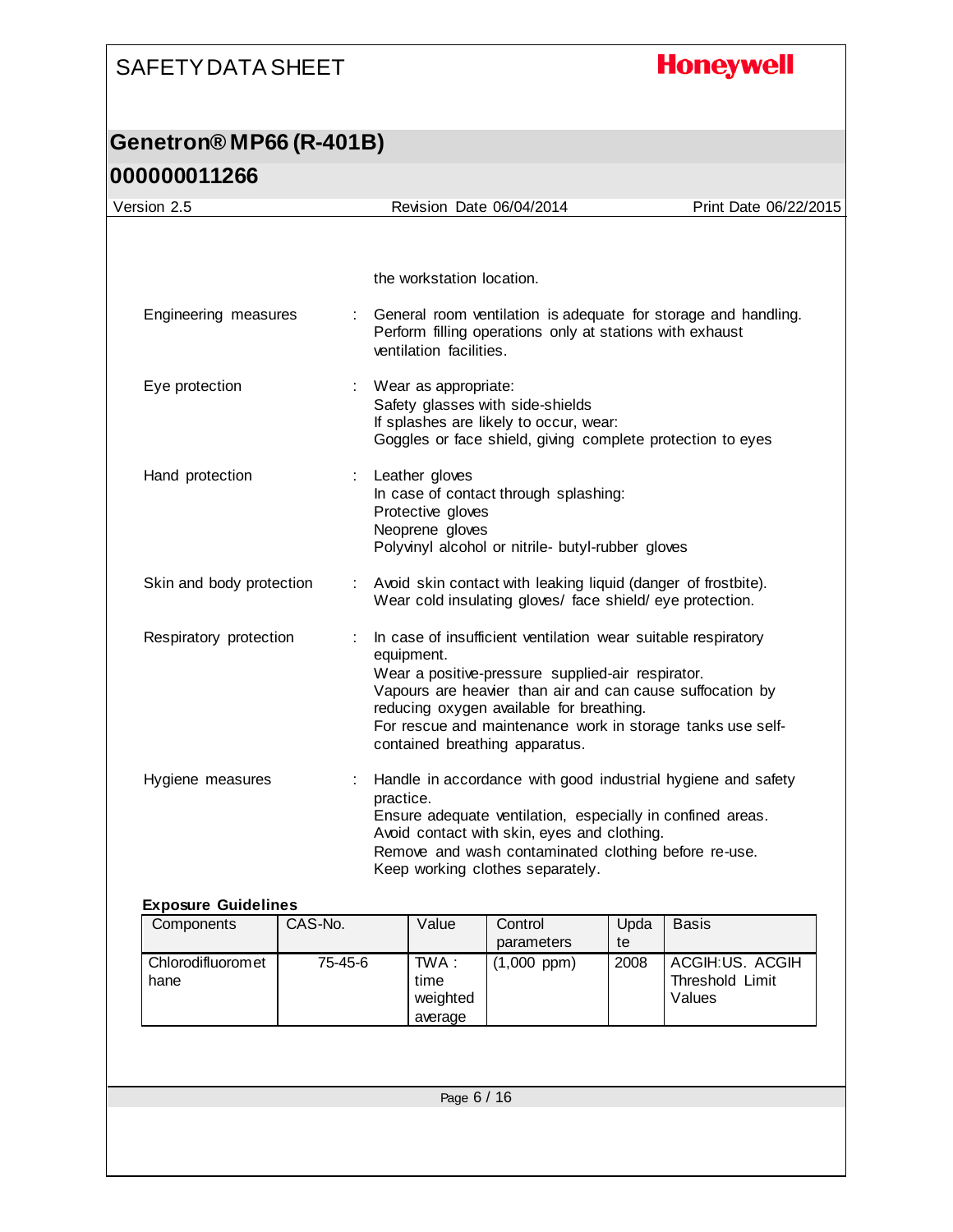## **Honeywell**

## **Genetron® MP66 (R-401B)**

|           |                                                               | Revision Date 06/04/2014        |             | Print Date 06/22/2015                                                                        |
|-----------|---------------------------------------------------------------|---------------------------------|-------------|----------------------------------------------------------------------------------------------|
|           |                                                               |                                 |             |                                                                                              |
| 75-45-6   | REL:<br><b>Recomm</b><br>ended<br>exposure<br>limit<br>(REL): | 3,500 mg/m3<br>$(1,000$ ppm $)$ | 2005        | NIOSH/GUIDE:US.<br>NIOSH: Pocket<br>Guide to Chemical<br>Hazards                             |
| 75-45-6   | STEL:<br>Short<br>term<br>exposure<br>limit                   | 4,375 mg/m3<br>$(1,250$ ppm)    | 2005        | NIOSH/GUIDE:US.<br>NIOSH: Pocket<br>Guide to Chemical<br>Hazards                             |
| 75-45-6   | TWA:<br>time<br>weighted<br>average                           | 3,500 mg/m3<br>$(1,000$ ppm)    | 1989        | Z1A:US. OSHA<br>Table Z-1-A (29<br>CFR 1910.1000)                                            |
| 2837-89-0 | $TWA$ :<br>time<br>weighted<br>average                        | $(1,000$ ppm)                   | 2007        | <b>WEEL:US, AIHA</b><br>Workplace<br>Environmental<br><b>Exposure Level</b><br>(WEEL) Guides |
| 2837-89-0 | TWA:<br>time<br>weighted<br>average                           | $(1,000$ ppm $)$                | 1994        | Honeywell: Limit<br>established by<br>Honeywell<br>International Inc.                        |
| 75-37-6   | TWA:<br>time<br>weighted<br>average                           | 2,700 mg/m3<br>$(1,000$ ppm $)$ | 2007        | <b>WEEL:US, AIHA</b><br>Workplace<br>Environmental<br><b>Exposure Level</b><br>(WEEL) Guides |
| 75-37-6   | TWA:<br>time<br>weighted<br>average                           | $(1,000$ ppm $)$                |             | Honeywell: Limit<br>established by<br>Honeywell<br>International Inc.                        |
|           |                                                               |                                 |             |                                                                                              |
|           |                                                               |                                 | Page 7 / 16 |                                                                                              |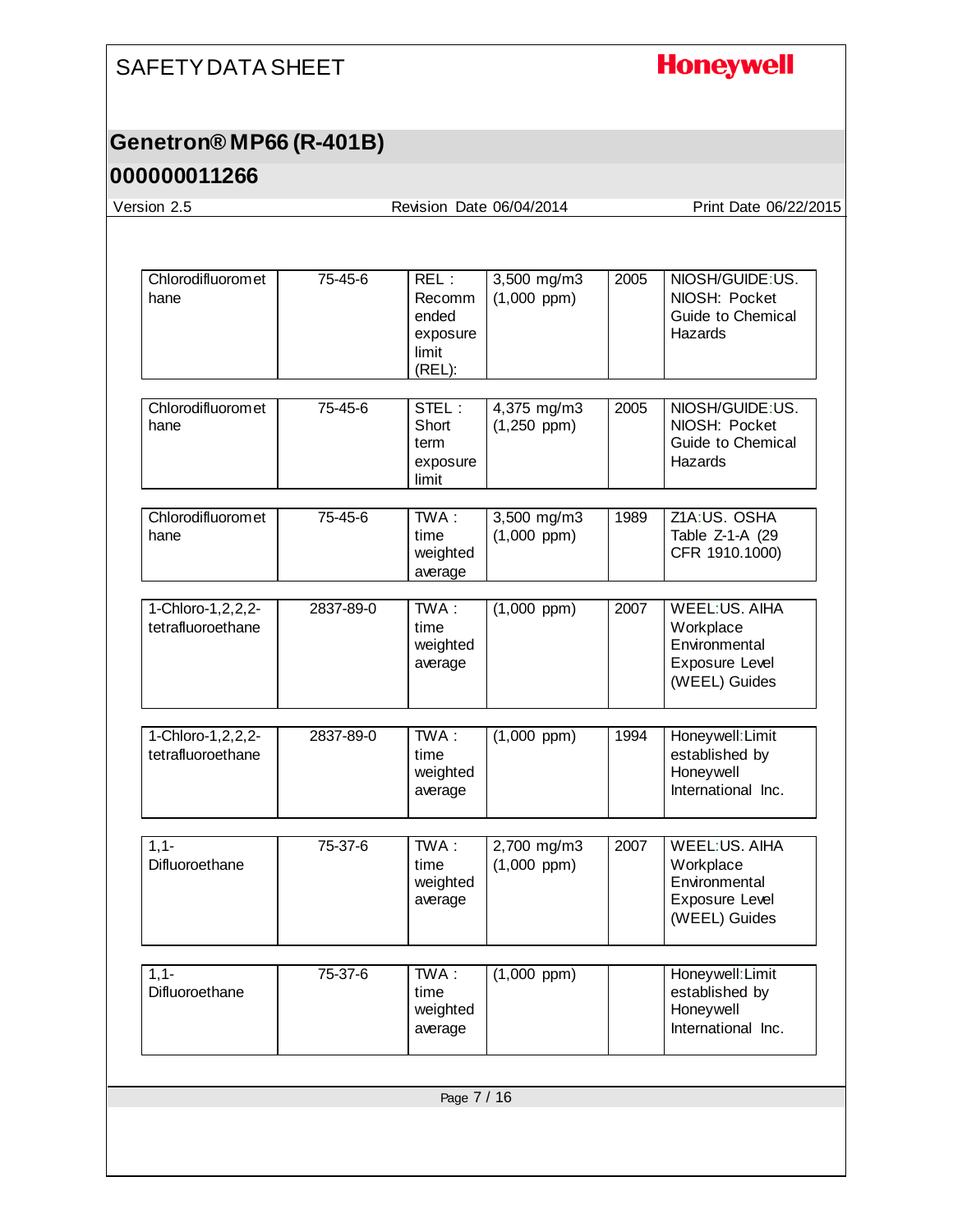## **Honeywell**

## **Genetron® MP66 (R-401B)**

## **000000011266**

Version 2.5 Revision Date 06/04/2014 Print Date 06/22/2015

| SECTION 9. PHYSICAL AND CHEMICAL PROPERTIES |                                                                                             |
|---------------------------------------------|---------------------------------------------------------------------------------------------|
| Physical state                              | : compressed liquefied gas                                                                  |
| Color                                       | : colourless                                                                                |
| Odor                                        | : slight ether-like                                                                         |
| pH                                          | Note: neutral<br>÷.                                                                         |
| Melting point/freezing point                | : Note: not determined                                                                      |
| Boiling point/boiling range                 | $-34.7$ °C<br>÷.                                                                            |
| Flash point                                 | : Note: not applicable                                                                      |
| Evaporation rate                            | $\therefore$ > 1<br>Method: Compared to CCI4.                                               |
| Lower explosion limit                       | : Note: None                                                                                |
| Upper explosion limit                       | : Note: None                                                                                |
| Vapor pressure                              | $: 6,536 - 7,419$ hPa<br>at 21.1 °C(70.0 °F)<br>15,878 - 17,278 hPa<br>at 54.4 °C(129.9 °F) |
| Vapor density                               | : ca. 3 Note: $(Air = 1.0)$                                                                 |
| Density                                     | 1.19 g/cm3 at 25 °C                                                                         |
| Water solubility                            | 1 g/l at 25 °C at 1,013 hPa                                                                 |
|                                             | Page 8 / 16                                                                                 |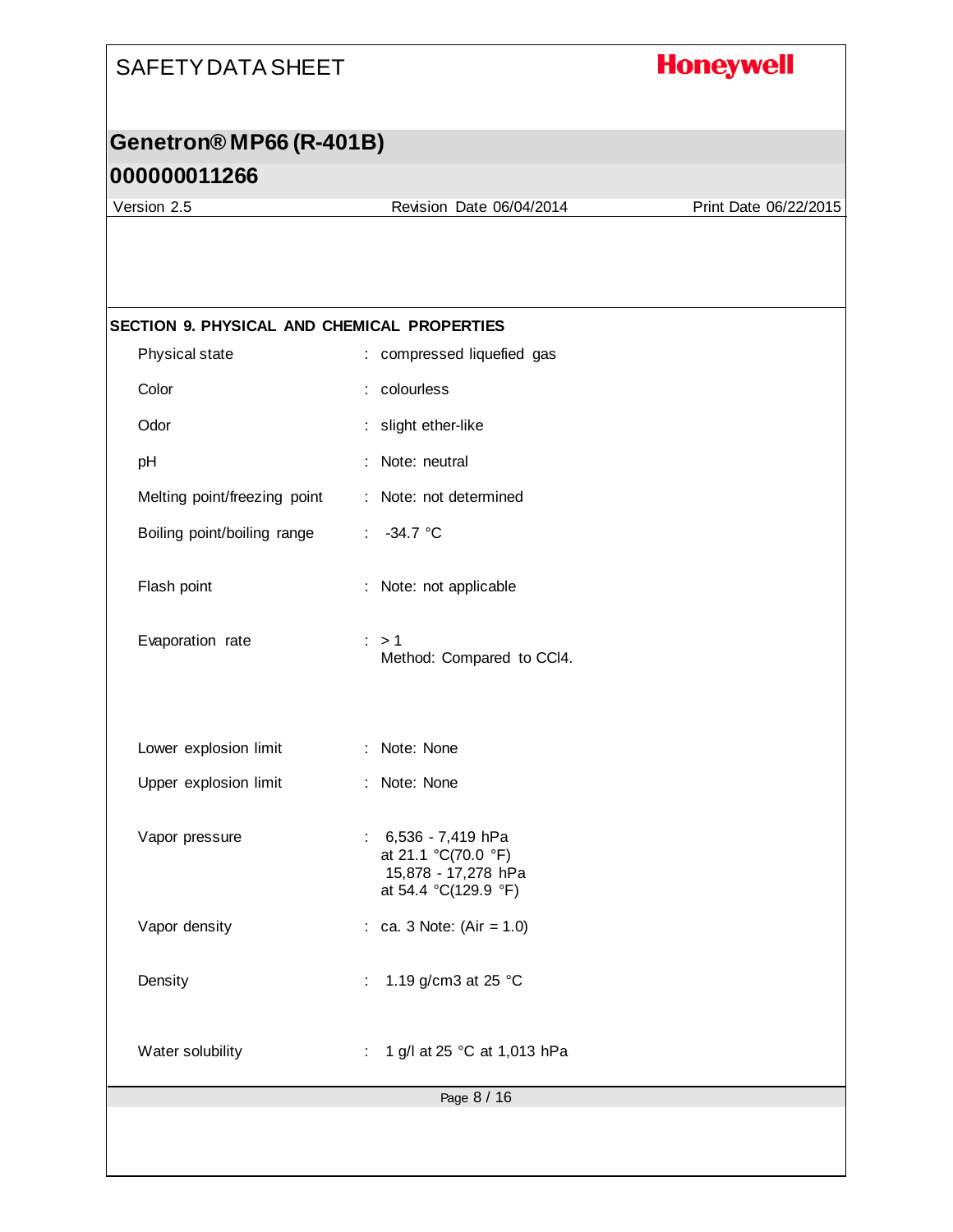## **Honeywell**

# **Genetron® MP66 (R-401B)**

| Version 2.5                                 | Revision Date 06/04/2014                                                                                                                                                                                                  | Print Date 06/22/2015 |
|---------------------------------------------|---------------------------------------------------------------------------------------------------------------------------------------------------------------------------------------------------------------------------|-----------------------|
|                                             |                                                                                                                                                                                                                           |                       |
|                                             |                                                                                                                                                                                                                           |                       |
|                                             |                                                                                                                                                                                                                           |                       |
|                                             |                                                                                                                                                                                                                           |                       |
| Ignition temperature                        | : Note: not determined                                                                                                                                                                                                    |                       |
| Decomposition temperature                   | : $>250$ °C                                                                                                                                                                                                               |                       |
| Molecular weight                            | $: 92.9$ g/mol                                                                                                                                                                                                            |                       |
| Global warming potential<br>(GWP)           | : $1,288$                                                                                                                                                                                                                 |                       |
| Ozone depletion potential<br>(ODP)          | : 0.04                                                                                                                                                                                                                    |                       |
|                                             |                                                                                                                                                                                                                           |                       |
| <b>SECTION 10. STABILITY AND REACTIVITY</b> |                                                                                                                                                                                                                           |                       |
| Chemical stability                          | : Stable under normal conditions.                                                                                                                                                                                         |                       |
| Possibility of hazardous<br>reactions       | : Hazardous polymerisation does not occur.                                                                                                                                                                                |                       |
| Conditions to avoid                         | : Pressurized container. Protect from sunlight and do not<br>expose to temperatures exceeding 50 °C.<br>Decomposes under high temperature.<br>Some risk may be expected of corrosive and toxic<br>decomposition products. |                       |
|                                             | Can form a combustible mixture with air at pressures above<br>atmospheric pressure.<br>Do not mix with oxygen or air above atmospheric pressure.                                                                          |                       |
| Incompatible materials to<br>avoid          | Potassium<br>Calcium<br>Powdered metals<br>Finely divided aluminium<br>Magnesium<br>Zinc                                                                                                                                  |                       |
| Hazardous decomposition<br>products         | In case of fire hazardous decomposition products may be<br>produced such as:<br>Gaseous hydrogen chloride (HCI).<br>Gaseous hydrogen fluoride (HF).                                                                       |                       |
|                                             | Page 9 / 16                                                                                                                                                                                                               |                       |
|                                             |                                                                                                                                                                                                                           |                       |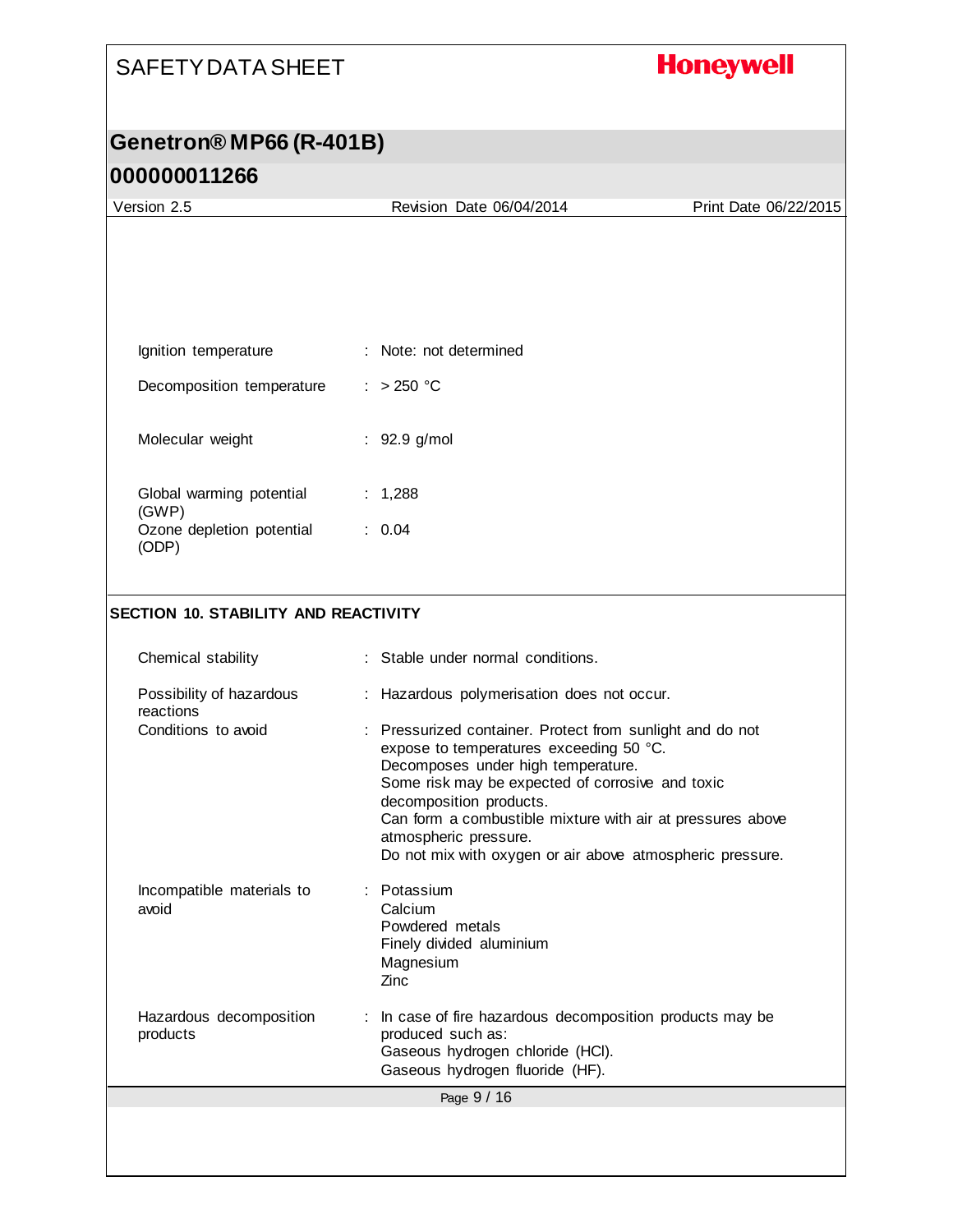| <b>SAFETY DATA SHEET</b>                           |                                                                                                                                       | <b>Honeywell</b>      |
|----------------------------------------------------|---------------------------------------------------------------------------------------------------------------------------------------|-----------------------|
| Genetron® MP66 (R-401B)                            |                                                                                                                                       |                       |
| 000000011266                                       |                                                                                                                                       |                       |
| Version 2.5                                        | Revision Date 06/04/2014                                                                                                              | Print Date 06/22/2015 |
|                                                    | Carbonyl halides<br>Carbon monoxide<br>Carbon dioxide (CO2)                                                                           |                       |
| <b>SECTION 11. TOXICOLOGICAL INFORMATION</b>       |                                                                                                                                       |                       |
| Acute oral toxicity<br>1,1-Difluoroethane          | : LDLo: $> 1,500$ mg/kg<br>Species: rat<br>Note: No deaths                                                                            |                       |
| Acute inhalation toxicity<br>Chlorodifluoromethane | : LC50: $> 300000$ ppm<br>Exposure time: 4 h<br>Species: rat                                                                          |                       |
| 1-Chloro-1, 2, 2, 2-<br>tetrafluoroethane          | : LC50: $>= 360000$ ppm<br>Exposure time: 4 h<br>Species: rat                                                                         |                       |
| 1,1-Difluoroethane                                 | : LC50: ca. 383000 ppm<br>Exposure time: 2 h<br>Species: rat                                                                          |                       |
| Sensitisation<br>Chlorodifluoromethane             | Cardiac sensitization<br>Species: dogs<br>Note: Chlorodifluoromethane (HCFC-22): Cardiac<br>sensitisation threshold (dog): 50000 ppm. |                       |
| 1,1-Difluoroethane                                 | Cardiac sensitization<br>Note: No-observed-effect level<br>>150,000 ppm                                                               |                       |
| Repeated dose toxicity<br>Chlorodifluoromethane    | Species: rat<br>Application Route: Inhalation<br>Exposure time: Lifetime Exposure ()<br>NOEL: 10000 ppm                               |                       |
|                                                    | Page 10 / 16                                                                                                                          |                       |
|                                                    |                                                                                                                                       |                       |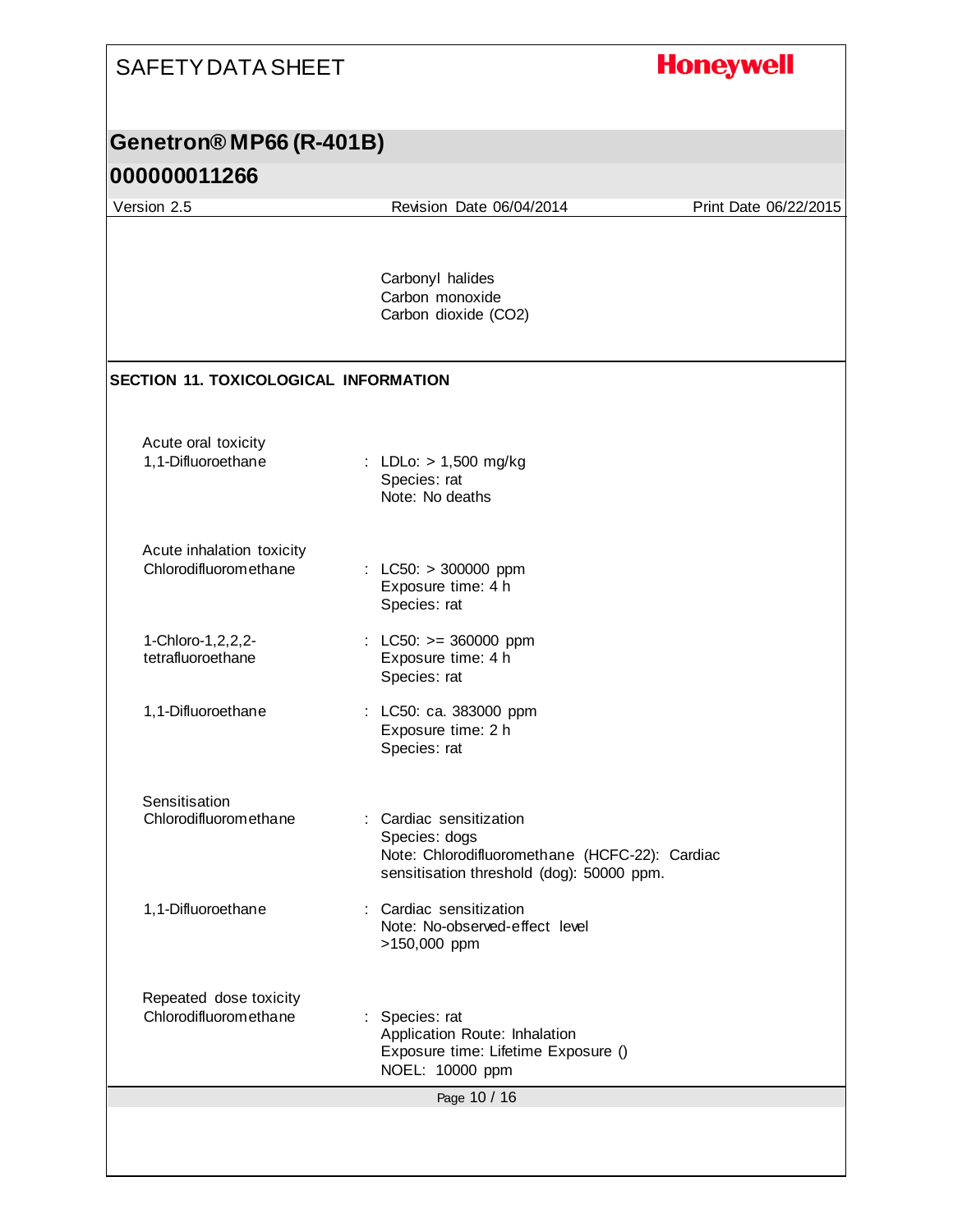## **Honeywell**

### **Genetron® MP66 (R-401B) 000000011266**

| Version 2.5                                                 | Revision Date 06/04/2014                                                                                                                                                                                                                                | Print Date 06/22/2015 |
|-------------------------------------------------------------|---------------------------------------------------------------------------------------------------------------------------------------------------------------------------------------------------------------------------------------------------------|-----------------------|
|                                                             | Lifetime exposure of male rats was associated with a small<br>increase in salivary gland fibrosarcomas.                                                                                                                                                 |                       |
| 1-Chloro-1, 2, 2, 2-<br>tetrafluoroethane                   | : Species: rat (pups)<br>NOEL: 50000 ppm<br>Teratogenicity<br>Species: rat (dams)                                                                                                                                                                       |                       |
|                                                             | NOEL: 15000 ppm<br>Teratogenicity                                                                                                                                                                                                                       |                       |
| 1-Chloro-1, 2, 2, 2-<br>tetrafluoroethane                   | Note: In vitro tests did not show mutagenic effects                                                                                                                                                                                                     |                       |
| 1,1-Difluoroethane                                          | Test Method: Ames test<br>Result: negative                                                                                                                                                                                                              |                       |
| Carcinogenicity<br>1,1-Difluoroethane                       | : Species: rat<br>Application Route: Inhalation<br>Exposure time: two-year<br>Note: Did not show carcinogenic effects in animal<br>experiments.                                                                                                         |                       |
| Teratogenicity<br>1-Chloro-1, 2, 2, 2-<br>tetrafluoroethane | : Species: rat<br>Application Route: Inhalation exposure<br>Note: Did not show teratogenic effects in animal experiments.<br>Species: rabbit<br>Application Route: Inhalation exposure<br>Note: Did not show teratogenic effects in animal experiments. |                       |
| Further information<br>Chlorodifluoromethane                | : Acute toxicity<br>Rapid evapouration of the liquid may cause frostbite.<br>Vapours are heavier than air and can cause suffocation by<br>reducing oxygen available for breathing.<br>May cause cardiac arrhythmia.                                     |                       |
| 1-Chloro-1, 2, 2, 2-                                        | : Acute toxicity                                                                                                                                                                                                                                        |                       |
|                                                             | Page 11 / 16                                                                                                                                                                                                                                            |                       |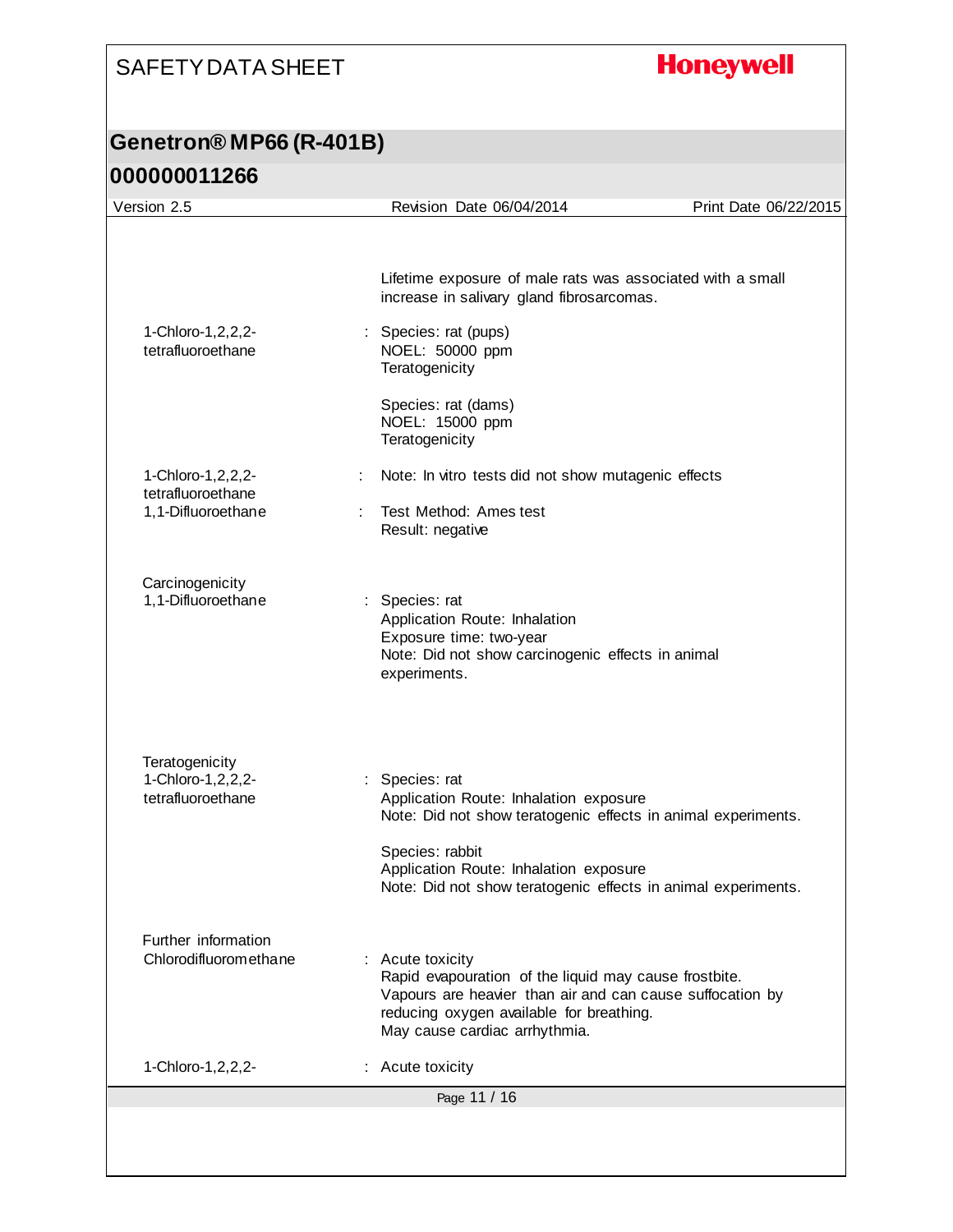### **Honeywell** SAFETY DATA SHEET **Genetron® MP66 (R-401B) 000000011266** Version 2.5 Revision Date 06/04/2014 Print Date 06/22/2015 tetrafluoroethane 2-chloro-1,1,1,2- tetrafluoroethane. (HCFC-124): Cardiac sensitisation threshold (dog): 25000 ppm. Rapid evapouration of the liquid may cause frostbite. Vapours are heavier than air and can cause suffocation by reducing oxygen available for breathing. May cause cardiac arrhythmia. **SECTION 12. ECOLOGICAL INFORMATION** Toxicity to fish Chlorodifluoromethane : static test LC50: 777 mg/l Exposure time: 96 h Species: Danio rerio (zebra fish) Toxicity to daphnia and other aquatic invertebrates Chlorodifluoromethane : static test EC50: 433 mg/l Exposure time: 48 h Species: Daphnia magna (Water flea) **Further information on ecology** : This product contains greenhouse gases which may Additional ecological information contribute to global warming. Do NOT vent to the atmosphere. To comply with provisions of the U.S. Clean Air Act, any residual must be recovered. This product is subject to U.S. Environmental Protection Agency Clean Air Act Regulations at 40 CFR Part 82. Section 611 requires the following label text on all shipments of this product: Warning: Contains Chlorotetrafluoroethane (HCFC-124), Warning: Contains Chlorodifluoromethane (HCFC-22), a substance which harms public health and environment by destroying ozone in the upper atmosphere. Refer to sections 610 and 612 for list of acceptable and unacceptable uses for this product.Page 12 / 16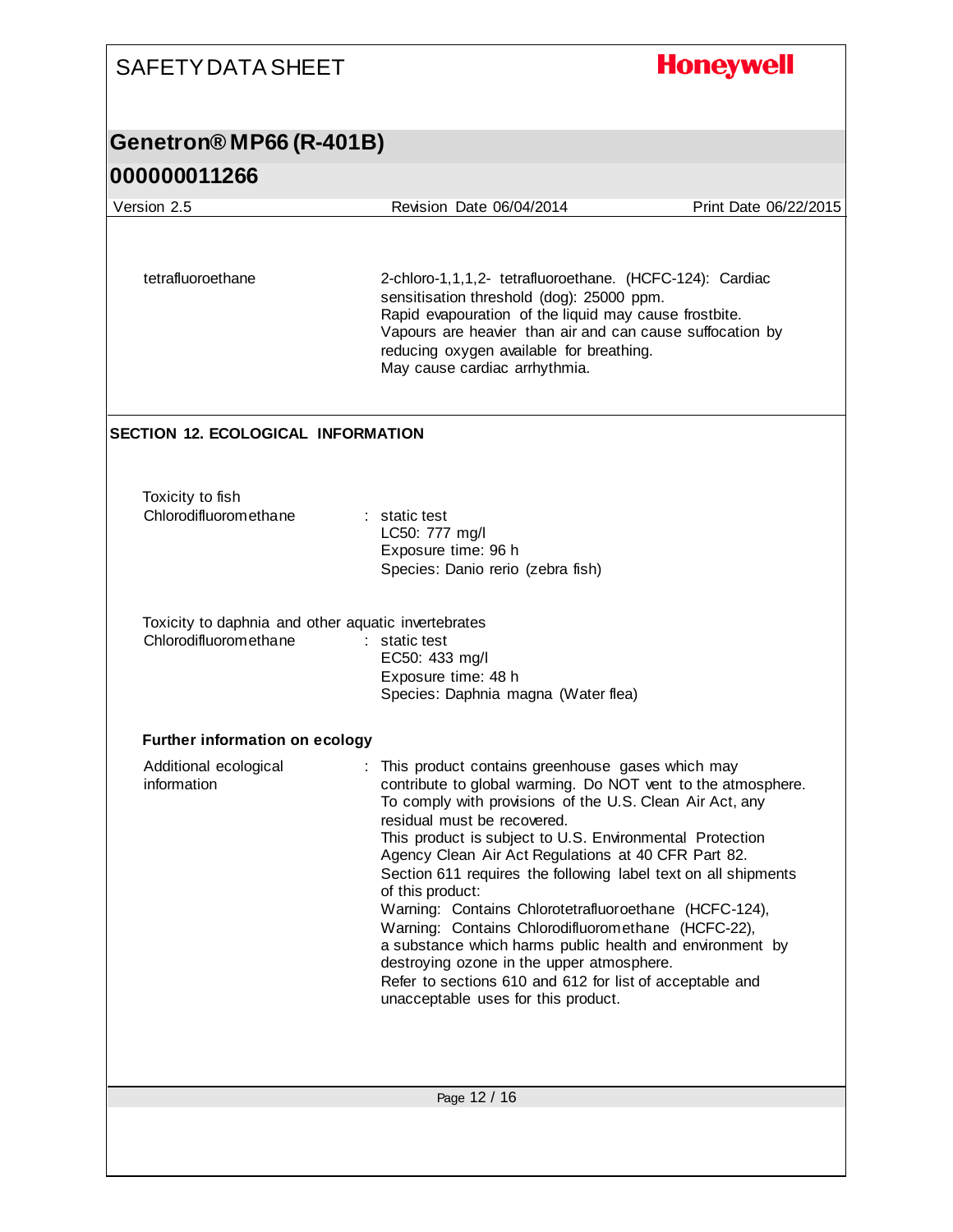|                  | <b>SAFETY DATA SHEET</b>                                                            | <b>Honeywell</b>                                                                                                                                               |
|------------------|-------------------------------------------------------------------------------------|----------------------------------------------------------------------------------------------------------------------------------------------------------------|
|                  | Genetron® MP66 (R-401B)                                                             |                                                                                                                                                                |
| 000000011266     |                                                                                     |                                                                                                                                                                |
| Version 2.5      |                                                                                     | Revision Date 06/04/2014<br>Print Date 06/22/2015                                                                                                              |
|                  |                                                                                     |                                                                                                                                                                |
|                  | <b>SECTION 13. DISPOSAL CONSIDERATIONS</b>                                          |                                                                                                                                                                |
| Disposal methods |                                                                                     | : Observe all Federal, State, and Local Environmental<br>regulations.                                                                                          |
| Note             |                                                                                     | This product is subject to U.S. Environmental Protection<br>Agency Clean Air Act Regulations Section 608 in 40 CFR Part<br>82 regarding refrigerant recycling. |
|                  | <b>SECTION 14. TRANSPORT INFORMATION</b>                                            |                                                                                                                                                                |
| <b>DOT</b>       | UN/ID No.<br>Proper shipping name<br>Class<br>Packing group<br><b>Hazard Labels</b> | <b>UN 3163</b><br>LIQUEFIED GAS, N.O.S.<br>(Chlorodifluoromethane, 1,1-Difluoroethane, 1-<br>Chloro-1,2,2,2-tetrafluoroethane)<br>2.2<br>2.2                   |
| <b>IATA</b>      | UN/ID No.<br>Description of the goods                                               | <b>UN 3163</b><br>LIQUEFIED GAS, N.O.S.                                                                                                                        |
|                  | Class<br><b>Hazard Labels</b><br>Packing instruction (cargo<br>aircraft)            | (Chlorodifluoromethane, 1,1-Difluoroethane, 1-<br>Chloro-1,2,2,2-tetrafluoroethane)<br>2.2<br>2.2<br>200                                                       |
|                  | Packing instruction<br>(passenger aircraft)                                         | : 200                                                                                                                                                          |
| <b>IMDG</b>      | UN/ID No.<br>Description of the goods                                               | <b>UN 3163</b><br>: LIQUEFIED GAS, N.O.S.<br>(CHLORODIFLUOROMETHANE, 1,1-<br>DIFLUOROETHANE, 1-CHLORO-1,2,2,2-<br>TETRAFLUOROETHANE)                           |
|                  | Class<br>Hazard Labels<br>EmS Number<br>Marine pollutant                            | 2.2<br>: 2.2<br>$: F-C, S-V$<br>no                                                                                                                             |
|                  |                                                                                     | Page 13 / 16                                                                                                                                                   |
|                  |                                                                                     |                                                                                                                                                                |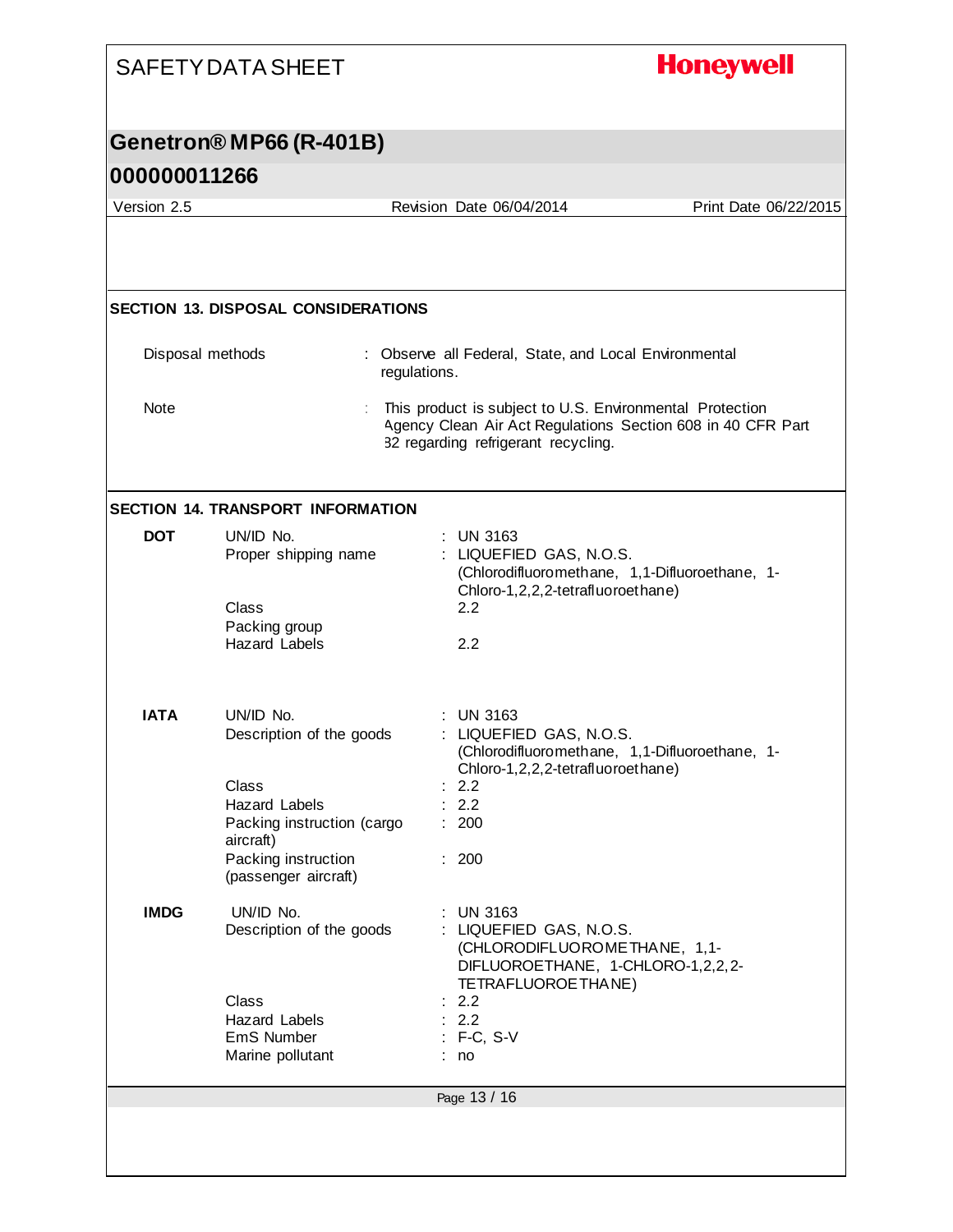## **Honeywell**

## **Genetron® MP66 (R-401B)**

### **000000011266**

Version 2.5 Revision Date 06/04/2014 Print Date 06/22/2015

#### **SECTION 15. REGULATORY INFORMATION**

#### **Inventories**

| <b>US. Toxic Substances</b><br>Control Act                                                           | : On TSCA Inventory                                                                                                                             |  |
|------------------------------------------------------------------------------------------------------|-------------------------------------------------------------------------------------------------------------------------------------------------|--|
| Australia, Industrial<br>Chemical (Notification and<br>Assessment) Act                               | : On the inventory, or in compliance with the inventory                                                                                         |  |
| Canada. Canadian<br><b>Environmental Protection</b><br>Act (CEPA). Domestic<br>Substances List (DSL) | : All components of this product are on the Canadian DSL.                                                                                       |  |
| Korea. Toxic Chemical<br>Control Law (TCCL) List                                                     | : On the inventory, or in compliance with the inventory                                                                                         |  |
| Philippines. The Toxic<br>Substances and Hazardous<br>and Nuclear Waste Control<br>Act               | : On the inventory, or in compliance with the inventory                                                                                         |  |
| China. Inventory of Existing<br><b>Chemical Substances</b>                                           | : On the inventory, or in compliance with the inventory                                                                                         |  |
| NZIOC - New Zealand                                                                                  | : On the inventory, or in compliance with the inventory                                                                                         |  |
| TSCA 12B                                                                                             | : US. Toxic Substances Control Act (TSCA) Section 12(b) Export<br>Notification (40 CFR 707, Subpt D)                                            |  |
|                                                                                                      | 1-Chloro-1,1,2,2-tetrafluoroethane<br>354-25-6                                                                                                  |  |
| <b>National regulatory information</b>                                                               |                                                                                                                                                 |  |
| <b>SARA 302 Components</b>                                                                           | : SARA 302: No chemicals in this material are subject to the<br>reporting requirements of SARA Title III, Section 302.                          |  |
| <b>SARA 313 Components</b>                                                                           | : The following components are subject to reporting levels<br>established by SARA Title III, Section 313:<br>: Chlorodifluoromethane<br>75-45-6 |  |
|                                                                                                      | Page 14 / 16                                                                                                                                    |  |
|                                                                                                      |                                                                                                                                                 |  |
|                                                                                                      |                                                                                                                                                 |  |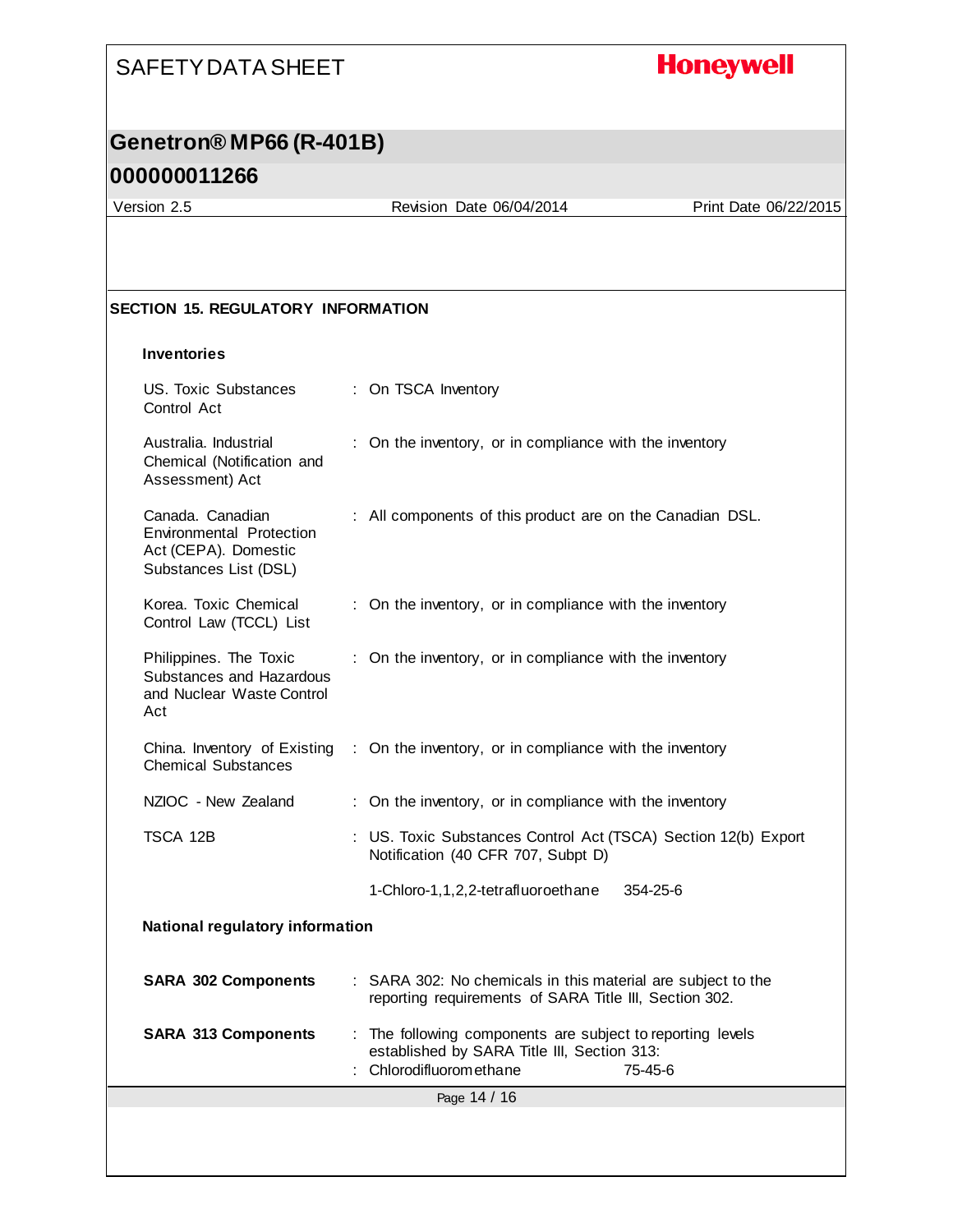## **Honeywell**

## **Genetron® MP66 (R-401B)**

| Version 2.5                          | Revision Date 06/04/2014                                                                                                                                                    | Print Date 06/22/2015                       |
|--------------------------------------|-----------------------------------------------------------------------------------------------------------------------------------------------------------------------------|---------------------------------------------|
|                                      |                                                                                                                                                                             |                                             |
|                                      | : 1-Chloro-1,2,2,2-tetrafluoroethane<br>: 1-Chloro-1,1,2,2-tetrafluoroethane                                                                                                | 2837-89-0<br>354-25-6                       |
| SARA 311/312 Hazards                 | : Acute Health Hazard<br>Sudden Release of Pressure Hazard                                                                                                                  |                                             |
| California Prop. 65                  | : This product does not contain any chemicals known to State of<br>California to cause cancer, birth defects, or any other<br>reproductive harm.                            |                                             |
|                                      |                                                                                                                                                                             |                                             |
| <b>Massachusetts RTK</b>             | : Chlorodifluoromethane<br>: 1,1-Difluoroethane                                                                                                                             | 75-45-6<br>75-37-6                          |
| New Jersey RTK                       | : Chlorodifluoromethane<br>: 1-Chloro-1,2,2,2-tetrafluoroethane<br>1,1-Difluoroethane<br>1-Chloro-1,1,2,2-tetrafluoroethane                                                 | 75-45-6<br>2837-89-0<br>75-37-6<br>354-25-6 |
| Pennsylvania RTK                     | : Chlorodifluoromethane                                                                                                                                                     | 75-45-6                                     |
| <b>WHMIS Classification</b>          | : A: Compressed Gas<br>This product has been classified according to the hazard criteria<br>of the CPR and the MSDS contains all of the information<br>required by the CPR. |                                             |
| <b>Global warming potential</b>      | : $1,288$                                                                                                                                                                   |                                             |
| Ozone depletion potential<br>(ODP)   | : 0.04                                                                                                                                                                      |                                             |
| <b>SECTION 16. OTHER INFORMATION</b> |                                                                                                                                                                             |                                             |
|                                      | <b>HMIS III</b><br><b>NFPA</b>                                                                                                                                              |                                             |
| Health hazard<br>Flammability        | 1<br>2<br>1<br>1                                                                                                                                                            |                                             |
| Page 15 / 16                         |                                                                                                                                                                             |                                             |
|                                      |                                                                                                                                                                             |                                             |